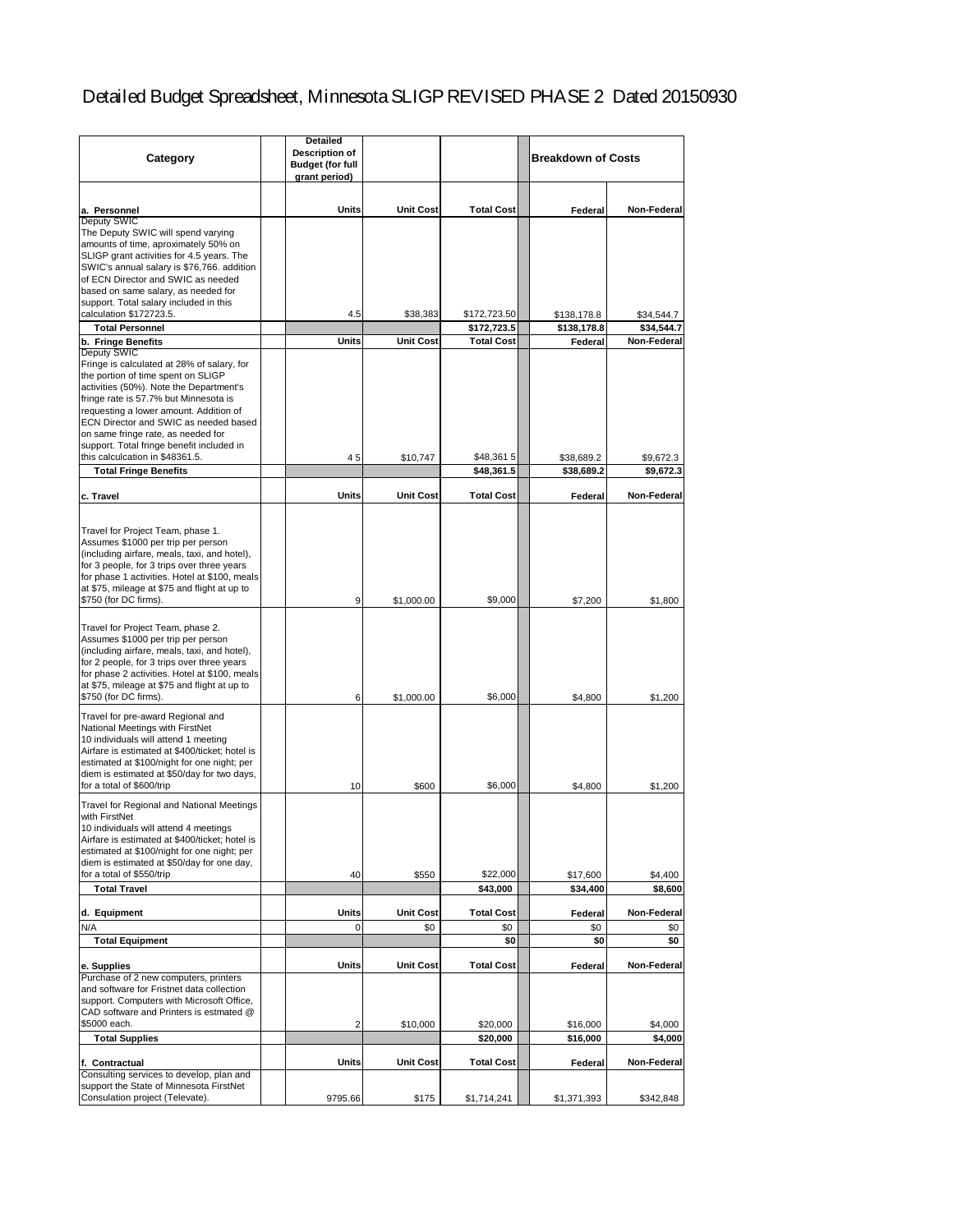| RIC (North)                                                                               |       |                  |                   |                 |               |
|-------------------------------------------------------------------------------------------|-------|------------------|-------------------|-----------------|---------------|
| RICs will spend 50% of their time on                                                      |       |                  |                   |                 |               |
| SLIGP work. The hourly rate for these                                                     |       |                  |                   |                 |               |
| positions is contract-based and RIC<br>workload averages 20 hours per week. 10            |       |                  |                   |                 |               |
| hours per week for 52 weeks for 3.84                                                      |       |                  |                   |                 |               |
| years at \$65 per hour. Note: RICs period<br>adjusted to correct for later contract start |       |                  |                   |                 |               |
| date and change in contract amount.                                                       | 3.84  | \$33,800         | \$129,792         | \$103,834       | \$25,958      |
| RICs will spend 50% of their time on                                                      |       |                  |                   |                 |               |
| SLIGP work. The hourly rate for these                                                     |       |                  |                   |                 |               |
| positions is contract-based and RIC                                                       |       |                  |                   |                 |               |
| workload averages 20 hours per week. 10<br>hours per week for 52 weeks for 3.84           |       |                  |                   |                 |               |
| years at \$65 per hour. Note: RICs period                                                 |       |                  |                   |                 |               |
| adjusted to correct for contract start and                                                | 3.84  | \$33,800         | \$129,792         | \$103,834       | \$25,958      |
| RIC (South)<br>RICs will spend 50% of their time on                                       |       |                  |                   |                 |               |
| SLIGP work. The hourly rate for these                                                     |       |                  |                   |                 |               |
| positions is contract-based and RIC                                                       |       |                  |                   |                 |               |
| workload averages 20 hours per week. 10<br>hours per week for 52 weeks for 3.84           |       |                  |                   |                 |               |
| years at \$65 per hour.                                                                   | 3.84  | \$33,800         | \$129,792         | \$103,834       | \$25,958      |
|                                                                                           |       |                  |                   |                 |               |
| Partial cost (40% of conference is related                                                |       |                  |                   |                 |               |
| to broadband) for professional services to<br>organize and staff annual interoperability  |       |                  |                   |                 |               |
| conference. Services are on a fixed                                                       |       |                  |                   |                 |               |
| deliverable contract. Up to \$40,000 per                                                  |       |                  |                   |                 |               |
| year. 40% of 3 years is 1 2 units.                                                        | 12    | \$40,000.00      | \$48,000          | \$38,400        | \$9,600       |
| Keynote speaker fees for interoperability                                                 |       |                  |                   |                 |               |
| conference. Anticipated that keynote                                                      |       |                  |                   |                 |               |
| speakers will discuss NPSBN topics<br>exclusively. Up to \$1000/year.                     | 3     |                  | \$3,000           |                 | \$600         |
| Contracts with Regional Emergency                                                         |       | \$1,000.00       |                   | \$2,400         |               |
| Communications boards/Regional                                                            |       |                  |                   |                 |               |
| Emergency Services boards to support                                                      |       |                  |                   |                 |               |
| administrative expenses, travel to FirstNet<br>conferences and other costs of operating   |       |                  |                   |                 |               |
| a governing body for SLIGP.                                                               | 7     | \$46,611.43      | \$326,280         | \$261,024       | \$65,256      |
| Professional services to develop and                                                      |       |                  |                   |                 |               |
| deliver in-person education and outreach<br>materials for SLIGP, including classroom      |       |                  |                   |                 |               |
| sessions and facilitated workshops. 568                                                   |       |                  |                   |                 |               |
| hours at \$125 each.                                                                      | 568   | \$125            | \$71,000          | \$56,800        | \$14,200      |
|                                                                                           |       |                  |                   |                 |               |
|                                                                                           |       |                  |                   |                 |               |
|                                                                                           |       |                  |                   |                 |               |
|                                                                                           |       |                  |                   |                 |               |
| Interagency agreement to produce web-<br>based training materials related to SLIGP.       |       |                  |                   |                 |               |
| Approx 400 hours/year @60/hr.                                                             | 3     | \$24,000         | \$72.000          | \$57,600        | \$14,400      |
| <b>Total Contractual</b>                                                                  |       |                  | \$<br>2,623,897   | \$<br>2,099,118 | \$<br>524.779 |
| g. Construction                                                                           | Units | <b>Unit Cost</b> | <b>Total Cost</b> | Federal         | Non-Federal   |
|                                                                                           |       |                  | \$0               | \$0             | \$0           |
| <b>Total Construction</b>                                                                 |       |                  | \$0               | \$0             | \$0           |
| h. Other                                                                                  | Units | <b>Unit Cost</b> | <b>Total Cost</b> | Federal         | Non-Federal   |
|                                                                                           |       |                  |                   |                 |               |
| Partial cost (40% of conference is related                                                |       |                  |                   |                 |               |
| to broadband) for venue for annual<br>interoperability conference for three years.        |       |                  |                   |                 |               |
| Venue cost up to \$15,000/year. 40% of 3                                                  |       |                  |                   |                 |               |
| years is 1.2 units.                                                                       | 12    | \$15,000.00      | \$18,000          | \$14,400        | \$3,600       |
|                                                                                           |       |                  |                   |                 |               |
| Partial cost (40% of conference is related<br>to broadband) for meals and catering for    |       |                  |                   |                 |               |
| annual interoperability conference. Meals                                                 |       |                  |                   |                 |               |
| up to \$60/person each day for three days                                                 |       |                  |                   |                 |               |
| for up to 310 people. 40% of 930 units is<br>final quantity of 372.                       | 372   | \$60.00          | \$22,320          | \$17,856        | \$4,464       |
| Cost of holding planning meetings, and                                                    |       |                  |                   |                 |               |
| workshops specific to SLIGP, including                                                    |       |                  |                   |                 |               |
| SCIP workshop, SLIGP project meetings,<br>and other events. Estimated cost per            |       |                  |                   |                 |               |
| meeting: \$1000.                                                                          | 20    | \$1,000          | \$20,000          | \$16,000        | \$4,000       |
|                                                                                           |       |                  |                   |                 |               |
|                                                                                           |       |                  |                   |                 |               |
|                                                                                           |       |                  |                   |                 |               |
| Production and printing costs for outreach<br>and education materials. Estimated 500      |       |                  |                   |                 |               |
| slick sheets at \$2.77 each, 735 pamphlets                                                |       |                  |                   |                 |               |
| at \$2 each.                                                                              |       | \$2,855          | \$2,855           | \$2,284         | \$571         |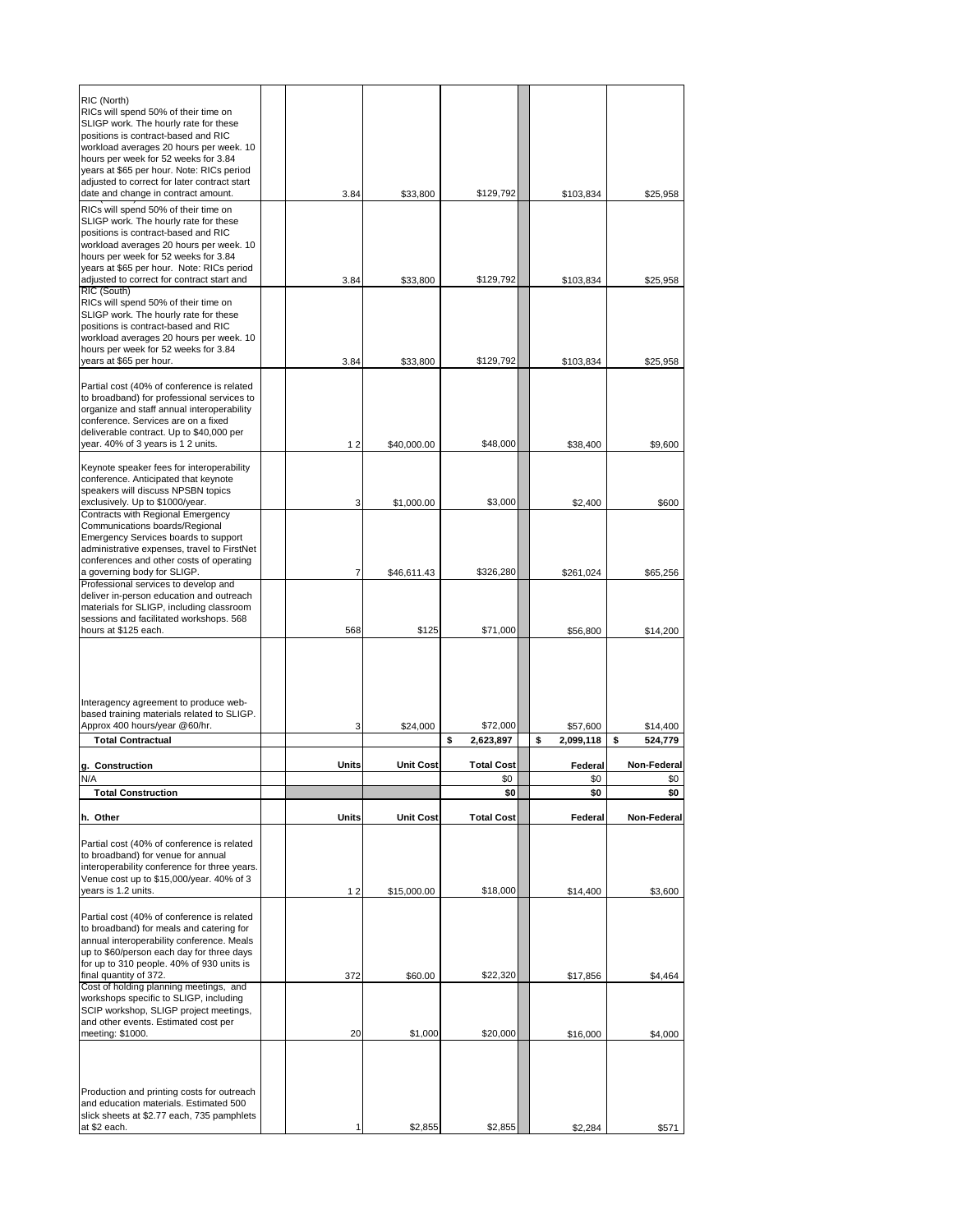| <b>Total Other</b>                                                                                      |              |                  | \$63,175          | \$50,540    | \$12,635    |
|---------------------------------------------------------------------------------------------------------|--------------|------------------|-------------------|-------------|-------------|
|                                                                                                         |              |                  |                   |             |             |
| <b>Total Direct Charges</b>                                                                             |              |                  | \$2,971,157       | \$2,376,926 | \$594,231   |
| <b>Indirect Costs</b><br>li.                                                                            | <b>Units</b> | <b>Unit Cost</b> | <b>Total Cost</b> | Federal     | Non-Federal |
| 9% of Deputy SWIC payroll deducted from<br>Federal share for indirect cost recovery.                    |              |                  | \$12,436          | \$9,949     | \$2,487     |
| 9% of Deputy SWIC payroll fringe benefits<br>deducted from Federal share for indirect<br>cost recovery. |              |                  | \$3,482           | \$2,785.00  | \$696       |
| <b>Total Indirect</b>                                                                                   |              |                  | \$15,918          | \$12,734    | \$3,184     |
| <b>TOTALS</b>                                                                                           |              |                  | \$2,987,075       | \$2,389,659 | \$597,415   |
|                                                                                                         | <b>AWARD</b> |                  | 2.987.075         | 2.389.660   | 597.415     |

\* Note: Whole dollar amounts are shown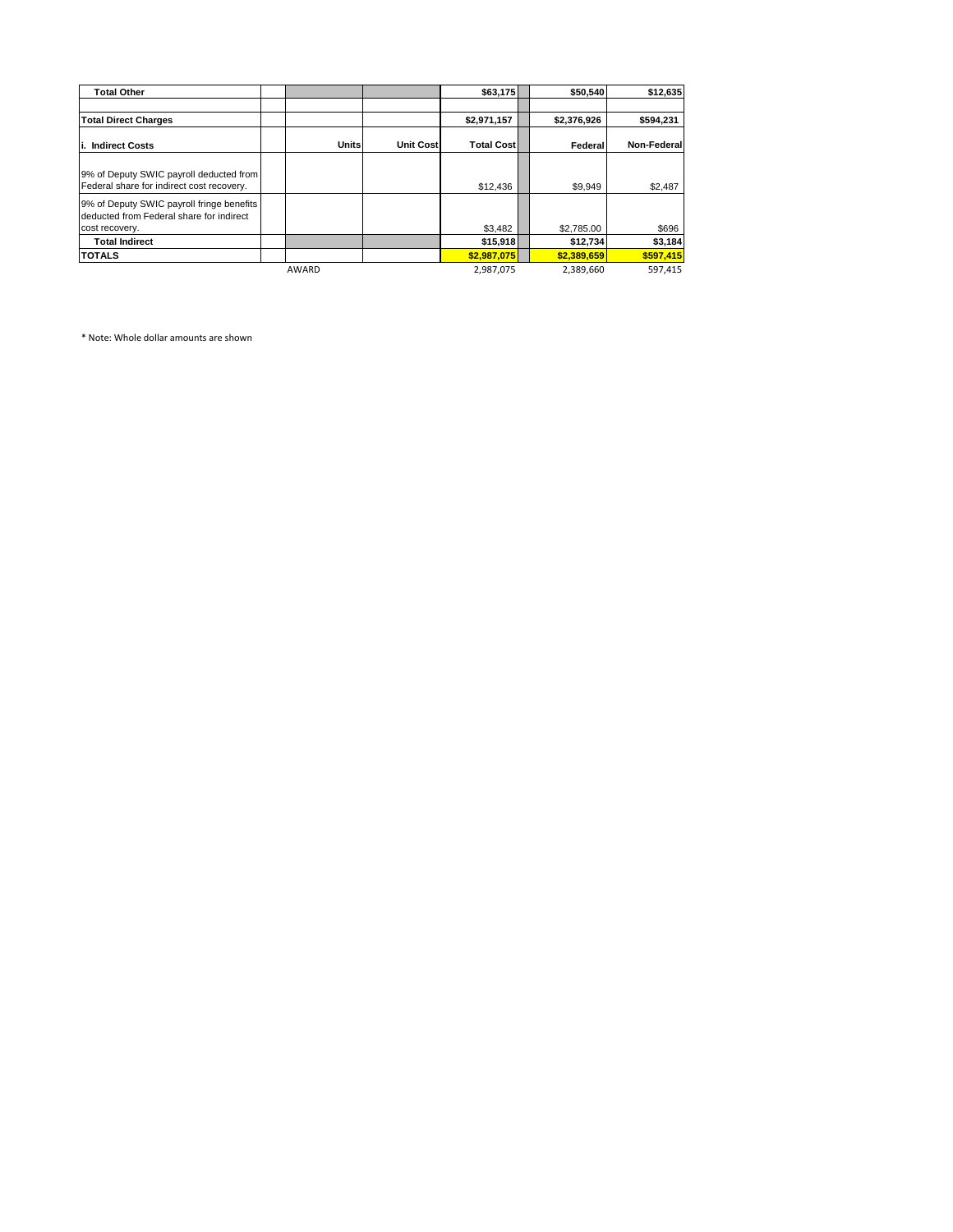# **State of Minnesota**



# **Revised budget narrative for the National Telecommunications and Information Administration State and Local Implementation Grant Program**

# **June 22, 2015**



*Prepared by the Minnesota Department of Public Safety Division of Emergency Communication Networks*

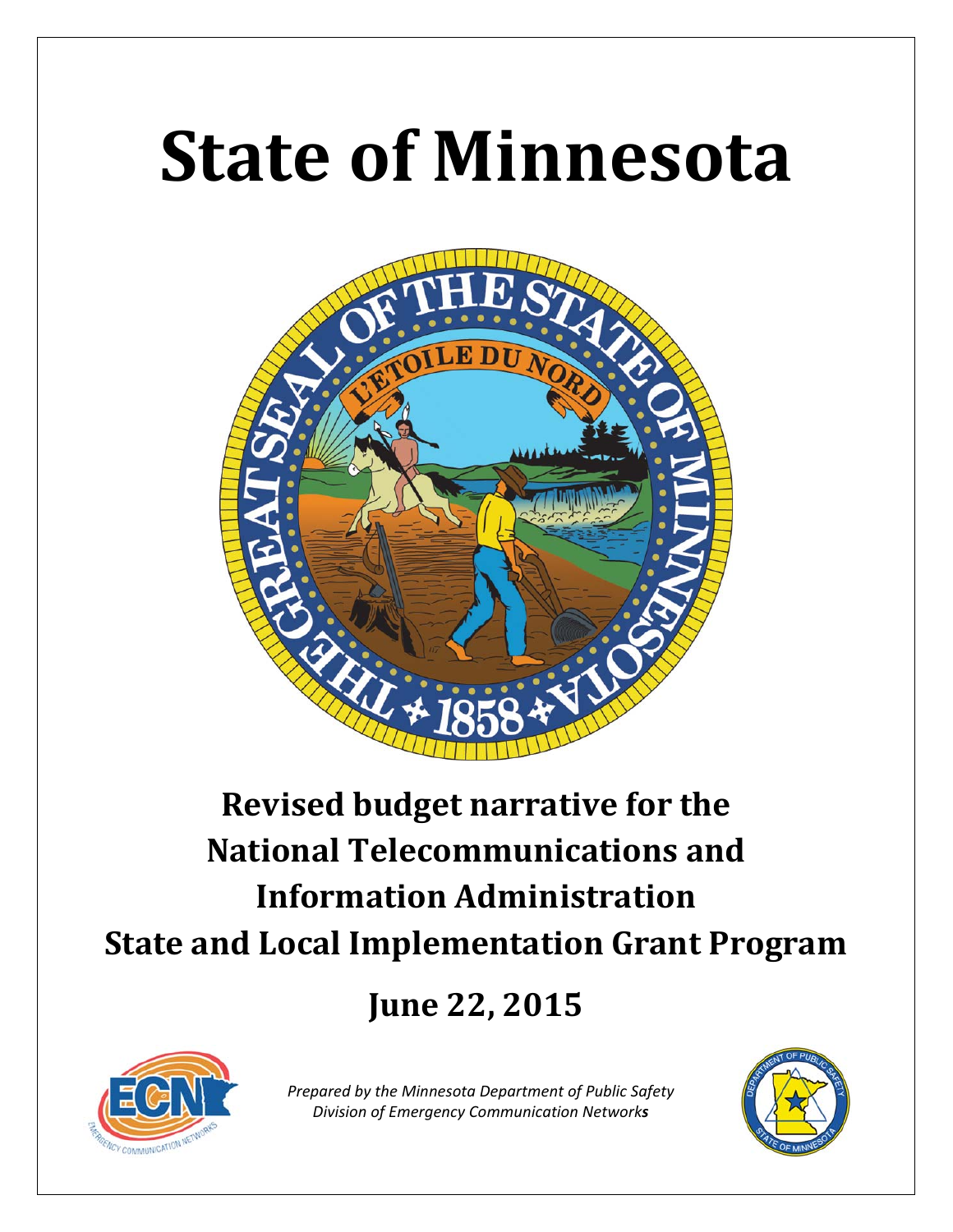# **Contents**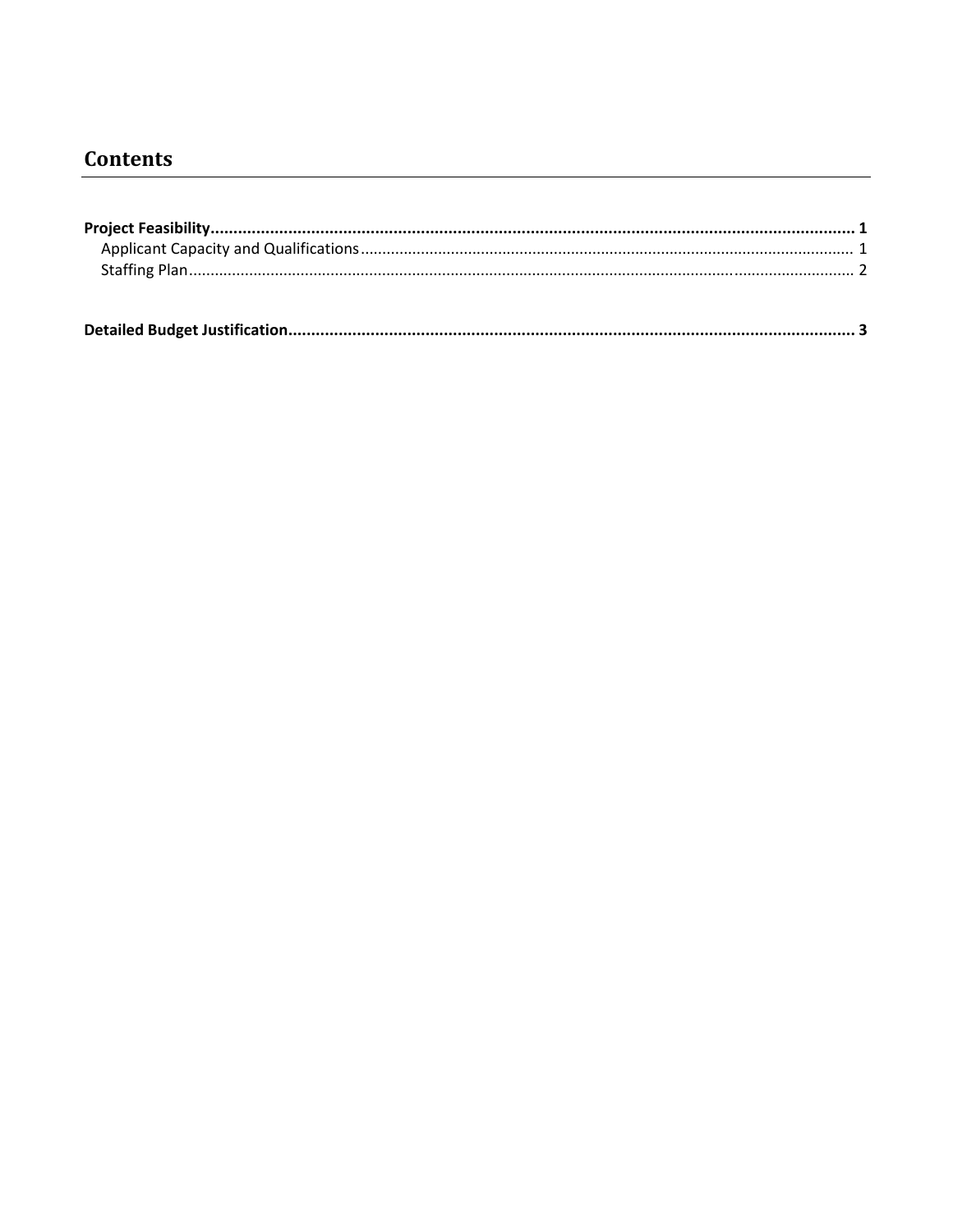### **Introduction**

The Middle Class Tax Relief and Job Creation Act of 2012 directed the National Telecommunications and Information Administration (NTIA) to execute the State and Local Implementation Grant Program (SLIGP) to fund state, local, and tribal planning and consultation activities in order to successfully integrate into the Nationwide Public Safety Broadband Network (NPSBN) to be deployed by the First Responder Network Authority (FirstNet). The NTIA released its notice of Federal Funding Opportunity (FFO) on February 6, 2013.

This document is Minnesota's revision for SLIGP Phase two funding release. It is organized per the structure of the NTIA's FFO, with each heading roughly corresponding to each prompt and/or direct inquiry in the FFO.

A significant amount of information in this document is adapted from the 2012 Minnesota Public Safety Wireless Data Network Requirements Project, the 2013 Minnesota Public Safety Broadband State and Local Grant Plan and NTIA guidance on Phase two funding modification.

Electronic copies of these plans are available at: https://dps.mn.gov/divisions/ecn/programs/armer/Pages/studies‐reports.aspx

For more information on the applying agency, please see http://ecn.dps.mn.gov.

For more information on the NTIA SLIGP, please see http://www.ntia.doc.gov/other-publication/2013/sligpfederal-funding-opportunity.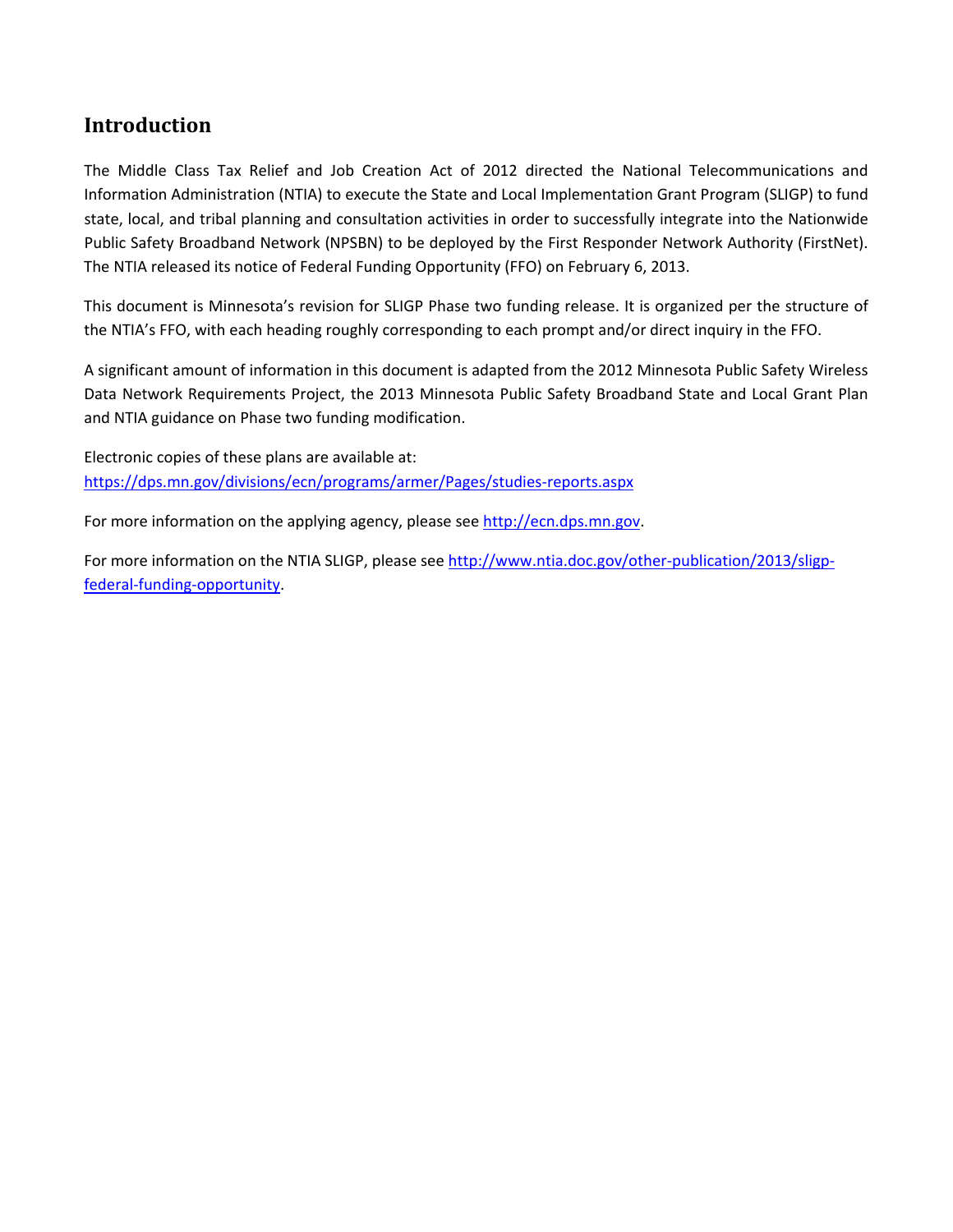### **Contacts related to this document and SLIGP activities in Minnesota:**

#### **Revised Document Author and Deputy SWIC:**

Jackie Mines jackie.mines@state.mn.us (651) 201‐7550

#### **Governor's Designee for SLIGP:**

Ramona Dohman, Commissioner of Public Safety Mona.Dohman@state.mn.us (651) 201‐7165

#### **Chair, Statewide Radio Board**:

Mark Dunaski, Assistant Commissioner, Public Safety Mark.Dunaski@state.mn.us (651) 201‐7176

#### **Director Emergency Communication Networks:**

Jackie Mines, Director Jackie.Mines@state.mn.us (651) 201‐7550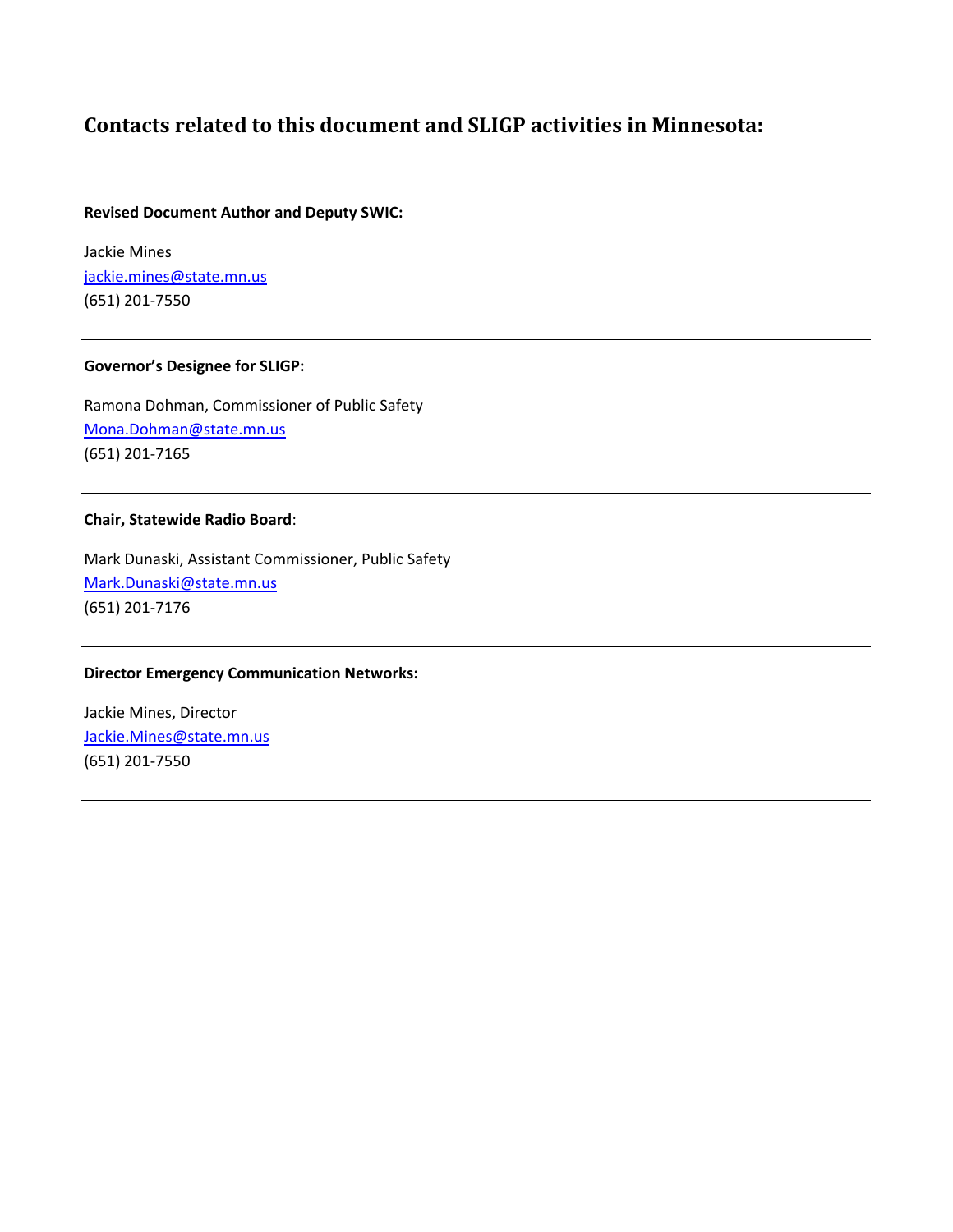

## **Project Feasibility**

#### **Applicant Capacity and Qualifications**

The Minnesota Department of Public Safety, Division of Emergency Communication Networks (ECN) will handle staffing, administration, and management under SLIGP.

#### *ECN's Qualifications:*

ECN has provided leadership in public safety communications for the state for many years and has the full support of public safety organizations throughout the state to carry out this project.

ECN has most recently served Minnesota under the following initiatives:

- Governance forming and staff support for the Minnesota Statewide Radio Board and the 7 Regional Radio Boards.
- Executive management, funding, outreach, education, and training for the ARMER network, a statewide, trunked, shared radio system utilized by nearly every public safety agency in the state, including every major metropolitan area. ARMER is built in partnership with the Minnesota Department of Approximately 90,000 active subscriber radios are anticipated on the system by end of calendar year 2013.
- Serves as statewide 9‐1‐1 authority, who collects and administers the 9‐1‐1 fund for the state, reimburses PSAP expenses for over 100 PSAPs throughout the state, and builds and maintains the statewide 9‐1‐1 telecommunications backbone.
- Construction of a Next‐Generation 9‐1‐1 (NG9‐1‐1) network which will provide a dedicated emergency calling IP backbone to every PSAP in the state. As of this writing, approximately 1/3 of PSAPs in the state are operating on the Next-Generation 9-1-1 IP backbone with all PSAPs to be migrated by end of calendar year 2014.
- Numerous projects related to public safety broadband planning, including the groundbreaking 2012 Public Safety Wireless Broadband Data Network Requirements Study and the 2013 Minnesota State and Local Grant Plan.

#### *ECN's Capacity:*

ECN will rely on contracted services to execute most work under SLIGP. ECN anticipates the Deputy SWIC at half time for four and 1/2 years with support from three half-time contractors throughout the performance period of the grant and contract staff under deliverable‐based contracts.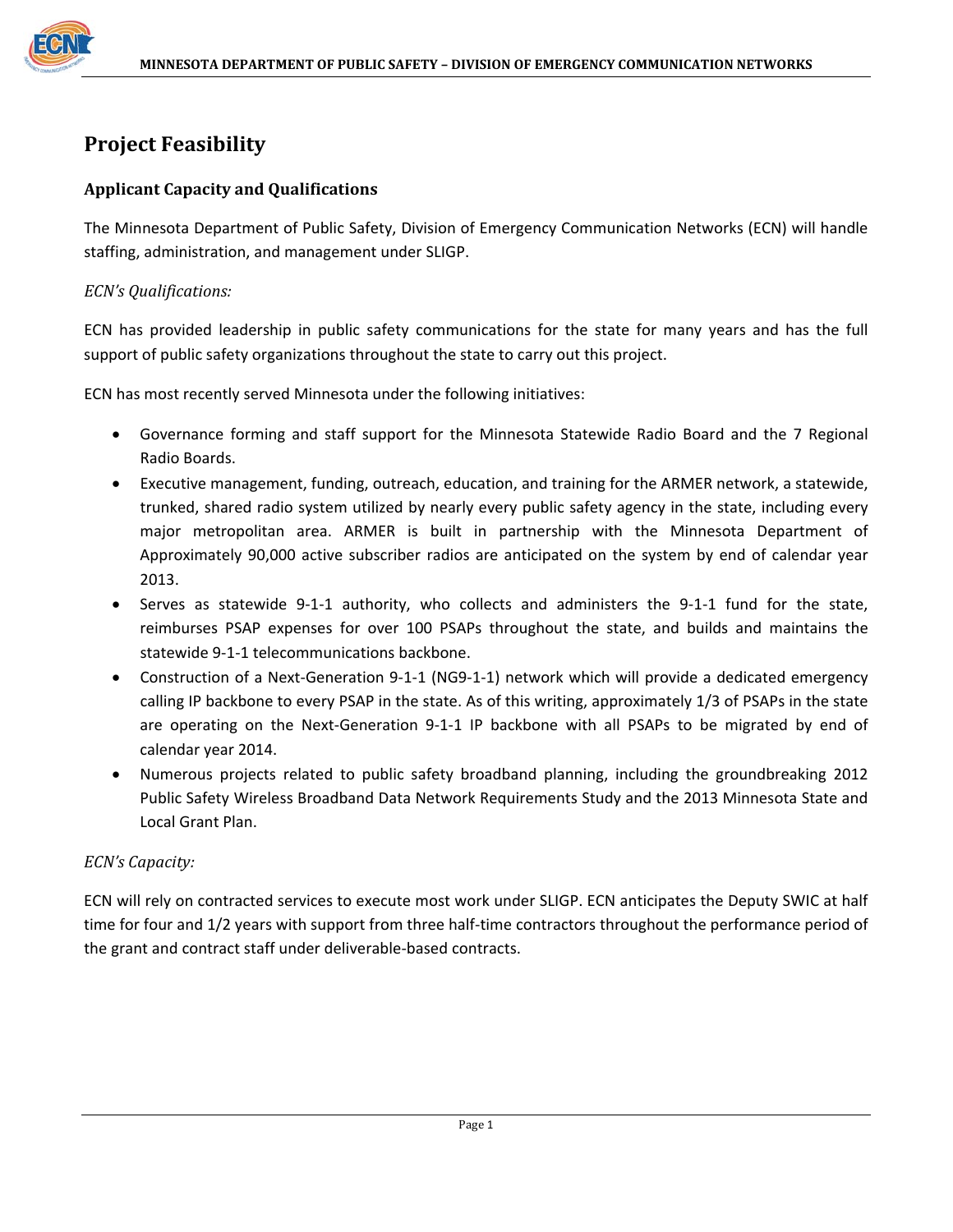

#### **Staffing Plan**

**State Manager:** Oversight of the entire broadband program within the state. Reports directly to the Statewide Emergency Communications Board (SECB) or the Single Point of Contact (SPOC) and manages the project team and the overall effort. Serves as the State representative for the program and keeps executives within the State informed on the program. This individual is the Deputy SWIC who is a full time employee. Anticipated dedicated to this project ½ of time for four and 1/2 years.

**Project Team:** Conducts the primary body of work identified in the tasks above. Collects stakeholder information, performs outreach on behalf of the state, organizes meetings, and reports on status and other factors to the State Manager. Includes one or more analysts, one or more engineers, and administrative support hired on a deliverable‐base contract. Related tasks are broken down in the *Detailed Budget Justification*.

**Stakeholders:** Volunteers from county and local units of government. Participate in the online and web‐based surveys to provide agency data. Participate in subcommittees and attend meetings and workshops.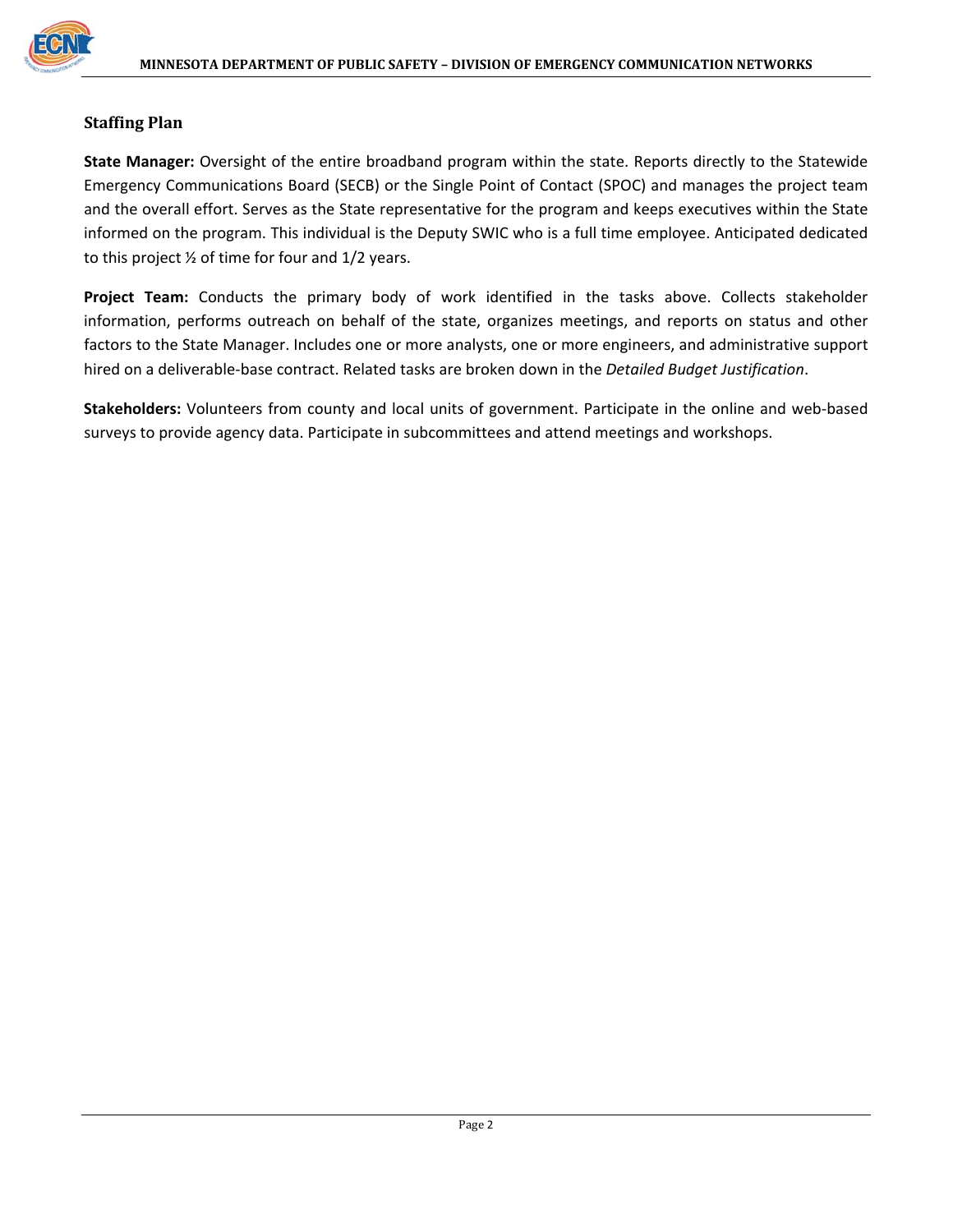# **Detailed Budget Justification**

#### **Overview**

Minnesota was awarded \$2,987,075, of which \$594,231 is state share and \$2,392,844 is Federal share. Minnesota's high-level budget by expense category is shown in Table 1: Minnesota High-Level Budget by Expense Category. Minnesota anticipates full use of Federal funds phase 1 and phase2 to complete the consultation project.

| <b>By Category:</b>        | <b>Fed Share</b> | <b>State Share</b><br>(cash) | Total       |
|----------------------------|------------------|------------------------------|-------------|
| A (Personnel)              | \$138,179        | \$34,545                     | \$172,724   |
| <b>B</b> (Fringe Benefits) | \$38,689         | \$9,672                      | \$48,361    |
| C (Travel)                 | \$34,400         | \$8,600                      | \$43,000    |
| D (Equipment)              | \$0              | \$0                          | \$0         |
| E (Supplies)               | \$16,000         | \$4,000                      | \$20,000    |
| F (Contractual)            | \$2,099,118      | \$524,779                    | \$2,623,897 |
| G (Construction)           | \$0              | \$0                          | \$0         |
| H (Other)                  | \$50,540         | \$12,635                     | \$63,175    |
| <b>Indirect Costs</b>      | \$12,734         | \$3,184                      | \$15,918    |
| Total:                     | \$2,389,660      | \$597,415                    | \$2,987,075 |

Table 1: Minnesota High-Level Budget by Expense Category

Minnesota will allocate Federal and state funds in each work area at an 80%-20% ratio; meaning, each work area is funded 80% by Federal dollars and 20% by state dollars on an invoice-by-invoice basis. The state match is a cash match supported by Statewide Emergency Communications Board funds which are appropriated annually from the statewide 9-1-1 surcharge on consumer telecommunications services in the state.

Minnesota's exact budget numbers are detailed in the attachment Detailed Budget Justification Spreadsheet.

#### **Personnel**

See the Detailed Budget Spreadsheet for calculations.

#### **Deputy SWIC**

The Deputy SWIC will provide oversight for the SLIGP grant, ensuring that all activities are completed on time and within budget and will serve as primary project manager. The Deputy SWIC will interface with the primary point of contact for consultation with FirstNet (the Commissioner of Public Safety). Budgeted costs (50% of time) are only for the duties associated with public safety broadband and SLIGP, not the additional land mobile radio and general interoperable communication duties of the Deputy SWIC.

#### **Fringe Benefits**

See the Detailed Budget Spreadsheet for calculations.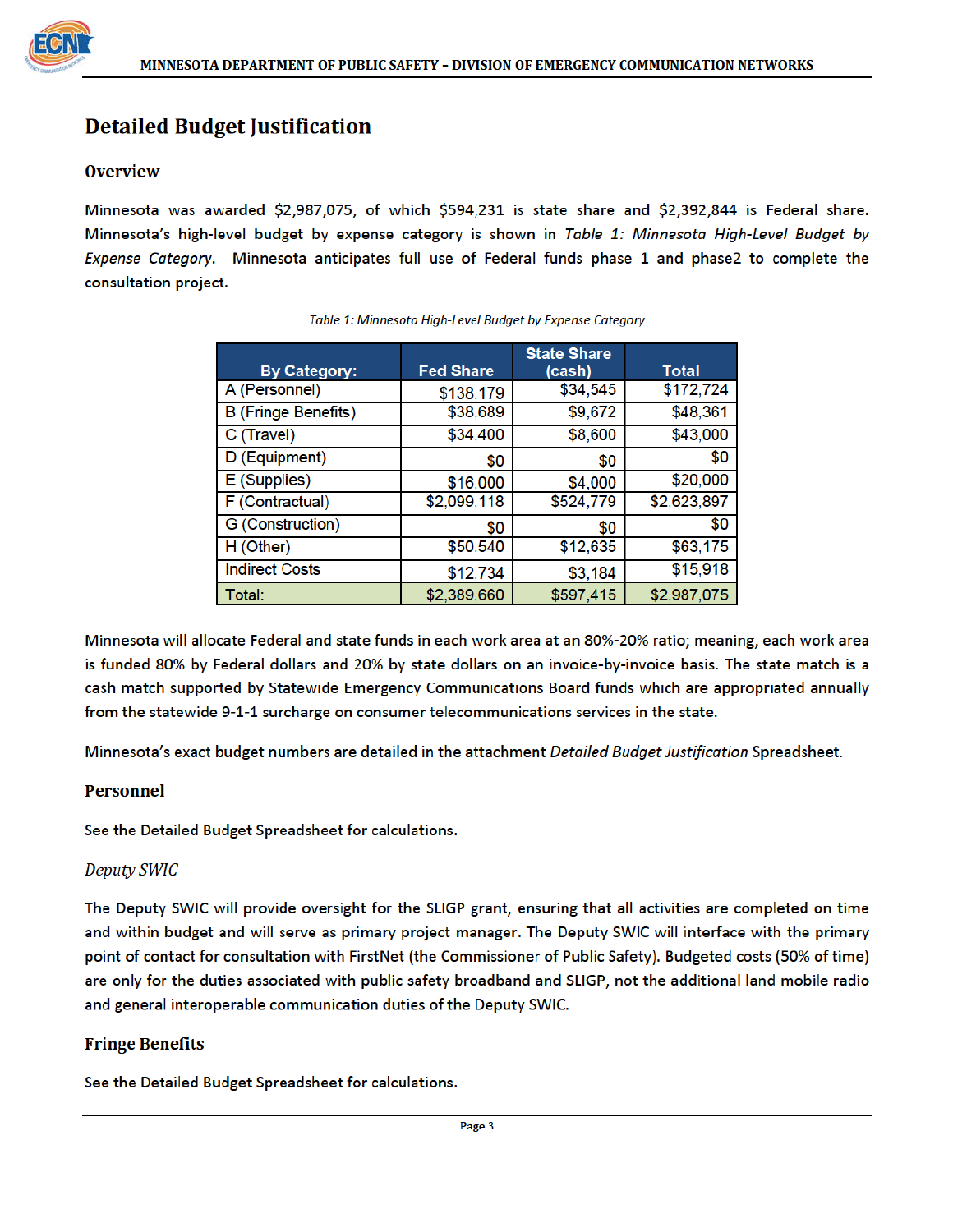

#### *Deputy SWIC*

Fringe benefits for the Deputy SWIC are determined at 28% of salary, divided by ½ on account of one half of the Deputy SWIC's time being spent on broadband and SLIGP. Benefits include FICA, retirement, unemployment, and health insurance.

#### **Travel**

See the Detailed Budget Spreadsheet for calculations.

#### *Project Team, Phase 1*

ECN anticipates a total of 9 trips for up to 4 and ½ years for phase 1 of the grant program.

#### *Project Team, Phase 2*

ECN anticipates a total of 6 trips for up to 4 and 1/2 years for phase 2 of the grant program.

#### *FirstNet Meeting, Pre‐Award*

1 meeting for up to 10 individuals to attend a FirstNet regional FirstNet consultation meetings prior to SLIGP award. This meeting is held in St Louis, Missouri.

#### *FirstNet Meetings*

Up to 4 meetings for up to 10 individuals to attend FirstNet regional FirstNet consultation meetings. These meetings are held are geographical centers and potentially all of them may be outside of Minnesota.

#### **Equipment**

N/A

#### **Supplies**

ECN anticipates to purchase 2 computers, printers and software to support FirstNet data collection and CAD support.

#### **Contractual**

See the Detailed Budget Spreadsheet for calculations. Certain tasks are phase 1 tasks and others are phase 2 tasks; for detail, see the Detailed Budget Spreadsheet.

ECN hired a firm to provide professional and technical services in support of SLIGP. Costs include labor and travel. Tasks and deliverables under contract will be closely aligned with NTIA SLIGP deliverables and will include:

 Task 1. Review and Revise the Minnesota State and Local Grant Plan and Minnesota's SLIGP application to develop a full project plan.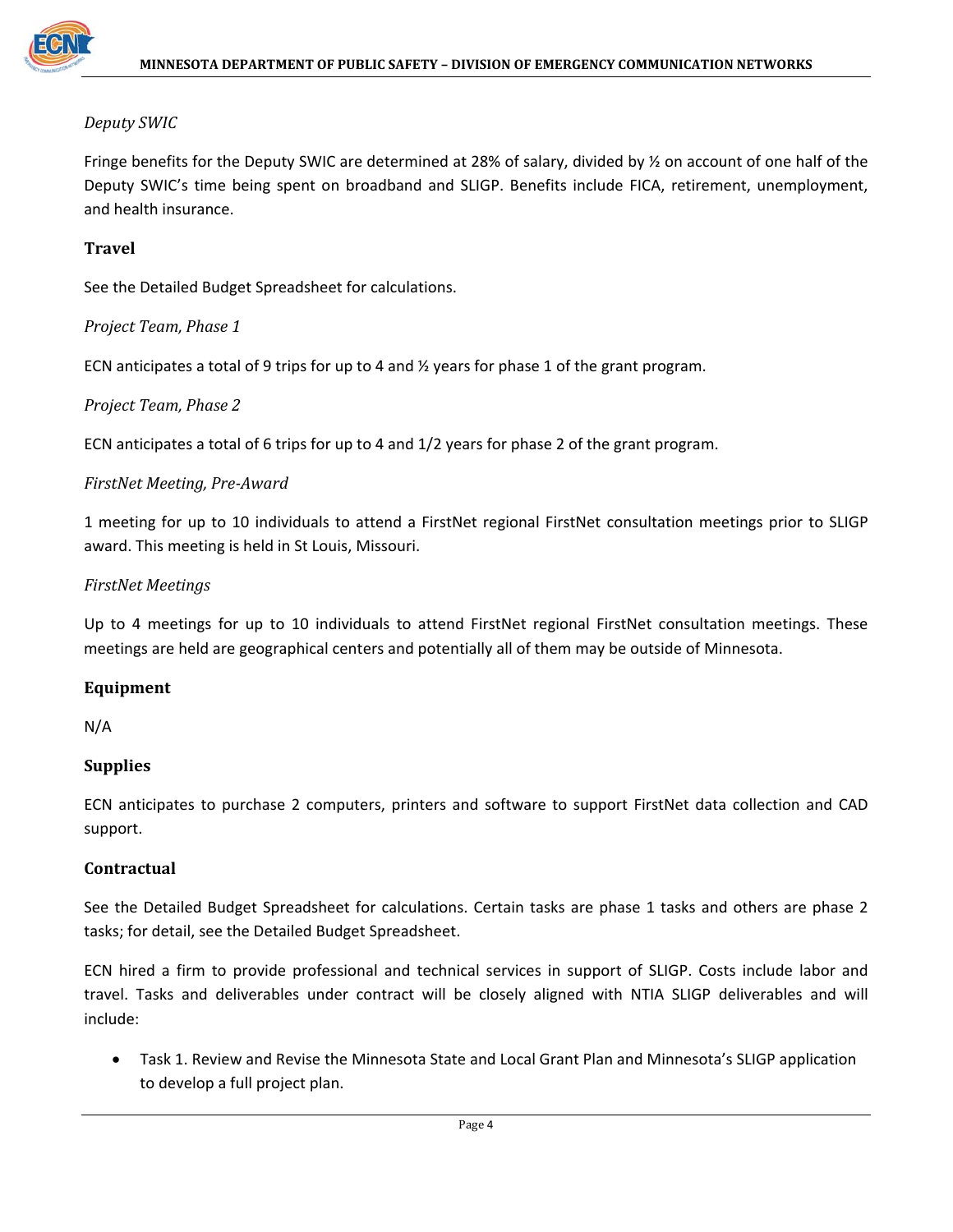

- Task 2. Enhance Minnesota's public safety communications governance structure to be sufficient for the Minnesota‐FirstNet consultation.
- Task 3. Ensure adequate tribal representation.
- Task 4. Conduct education and outreach sufficient to equip stakeholders to support the Minnesota-FirstNet consultation.
- Task 5. Develop stakeholder entity list and identify potential users for the network.
- Task 6. Develop standard legal documents, including Memoranda of Agreement (MOA), Memoranda of Understanding (MOU), and Service Level Agreement (SLA).
- Task 7. Organize State and stakeholder volunteers to conduct the Minnesota-FirstNet consultation.
- Task 8. Perform Detailed Individual Stakeholder Entity Requirements Gathering.
- Task 9. Provide recommendations to update the Statewide Communications Interoperability Plan (SCIP) to accommodate MnFCP and the NPSBN.
- Task 10. Conduct a discovery and data collection process to identify and value all public and private‐ owned infrastructure and other resources in the state which may contribute to the network. (Removed from SLIGP)
- Task 11. Original task has been broken out into the new tasks below.(Removed from SLIGP)
- $\bullet$  Task 12. 2<sup>nd</sup> Public Notice Comments.
- Task 13. Review of FirstNet NPSBN Coverage Baseline.
- Task 14. Develop Phased build-out Strategy.
- Task 15. Utilization Survey.
- Task 16. Public Safety Entity (PSE) Operational Areas.
- Task 17. Data Usage/Traffic Profiles CAD Data Manipulation.
- Task 18. Ad Hoc Support.
- Task 20. Minnesota State Plan Decision Process.

#### *RICs*

Minnesota has 3 Regional Interoperability Coordinators (RICs) who are half‐time contractors stationed in geographically strategic locations of the state. The RICs report to the SWIC. RICs will spend half of their time 2(1/4 FTE each) supporting SLIGP and public safety broadband by hosting workshops, representing the SWIC and SLIGP project at various governance meetings, answering program questions for local stakeholders, and performing similar duties. Note 1; RICs travel was previously reported under personnel, so adjusted travel related cost for them has been moved to contractual. Note 2; Other financial adjustment for RICs only shows 3.84 equivalent performance years to adjust for later start of their contracts and cost adjustment.

#### *Interoperability Conference*

The state has contracted for professional services to organize and staff annual interoperability conferences. Partial costs for related broadband services during the conferences are on a fixed deliverables contract. A total of \$48,000 is allocated with \$15,840 for Phase 1 and \$32,160 for phase 2. Forty percent of conference topics are directly related to NPSBN and SLIGP.

#### *Keynote Speaker Fees*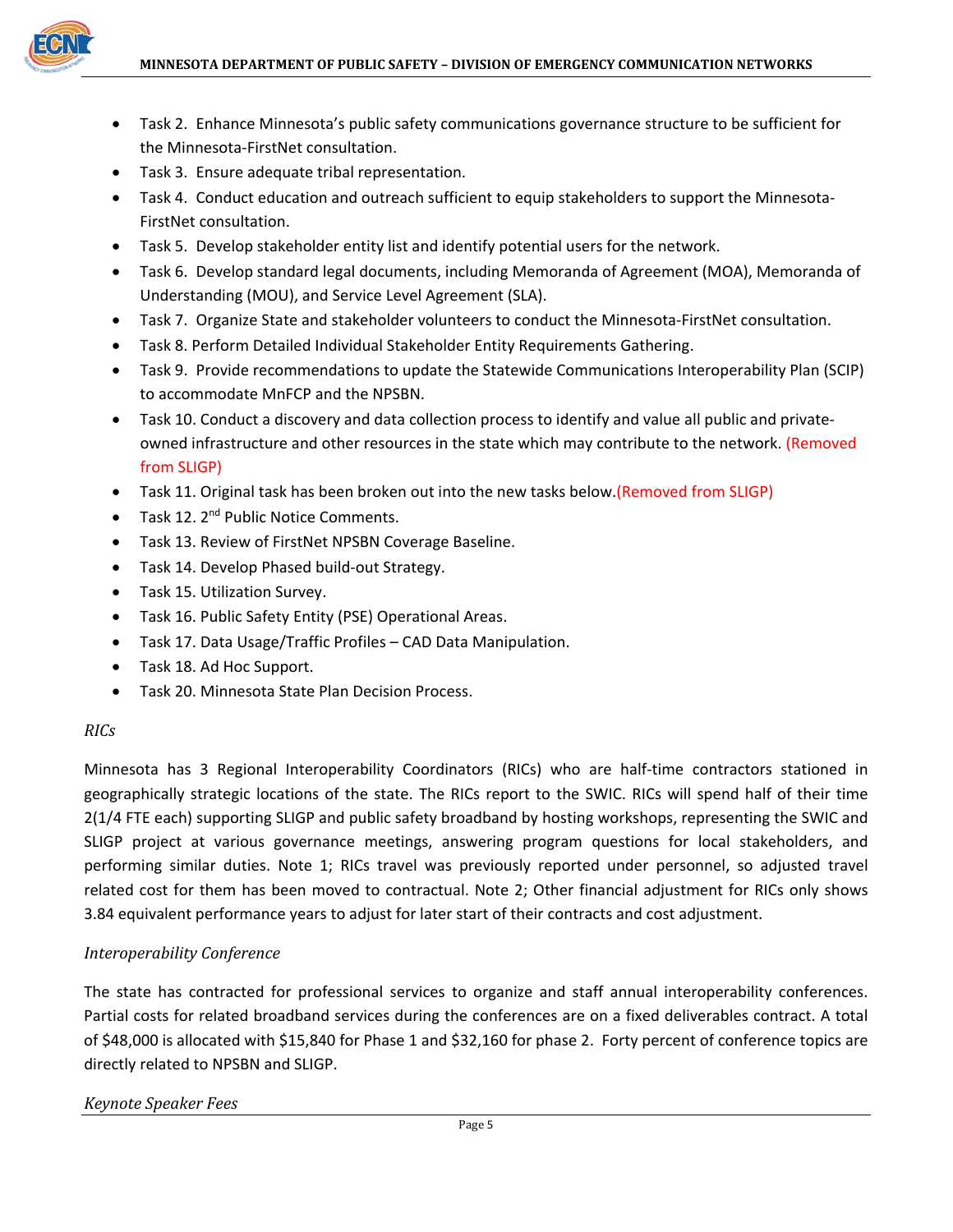Full cost of keynote speakers addressing broadband topics at Minnesota's annual interoperability conference. Keynote speakers in past years have exclusively covered broadband topics.

#### *Regional Emergency Communications Boards/Regional Emergency Services Boards*

The 7 Regional Emergency Communications Boards/ Regional Emergency Services Boards (RECBs/RESBs) in Minnesota will have a number of meetings primarily or exclusively related to broadband and SLIGP activities. \$23,305.72 in each project phase is allocated to execute contracts with each RECBs/RESBs to pay administrative costs related to regionalized governance activities under SLIGP.

#### *Contractor*

The state has contracted for professional services to assist with the completion of Phase 1 and Phase 2 activities under SLIGP for FirstNet consultation according to standards and guidelines provided by FirstNet and NTIA.

#### *Outreach and Education*

Professional services to develop and deliver in‐person education and outreach materials for SLIGP, including classroom sessions and facilitated workshops.

#### *Web‐based training*

Interagency agreement to produce online training and outreach modules related to SLIGP with Minnesota State Colleges and Universities System (MNSCU). These interagency agreements are structured much like contracts. ECN anticipates approximately 400 hours/year at a cost of \$60 per hour under these agreements. This work will include producing a series of web‐based self‐paced classes using the Blackboard software which will be hosted by a participating MNSCU member. These classes will be approximately 1‐2 hours each and will cover topics such as FirstNet basics, Public Safety Broadband 101, an LTE technical introduction, and stakeholder responsibilities under the FirstNet consultation process.

#### **Construction**

(N/A)

#### **Other**

See the Detailed Budget Spreadsheet for calculations.

#### *Venue at Conference*

*Partial costs for venue at Minnesota's annual interoperability conference. Forty percent of conference topics are directly related to NPSBN and SLIGP.*

#### *Meals at Conference*

Partial costs for meals and catering at Minnesota's annual interoperability conference. Forty percent of conference topics are directly related to NPSBN and SLIGP.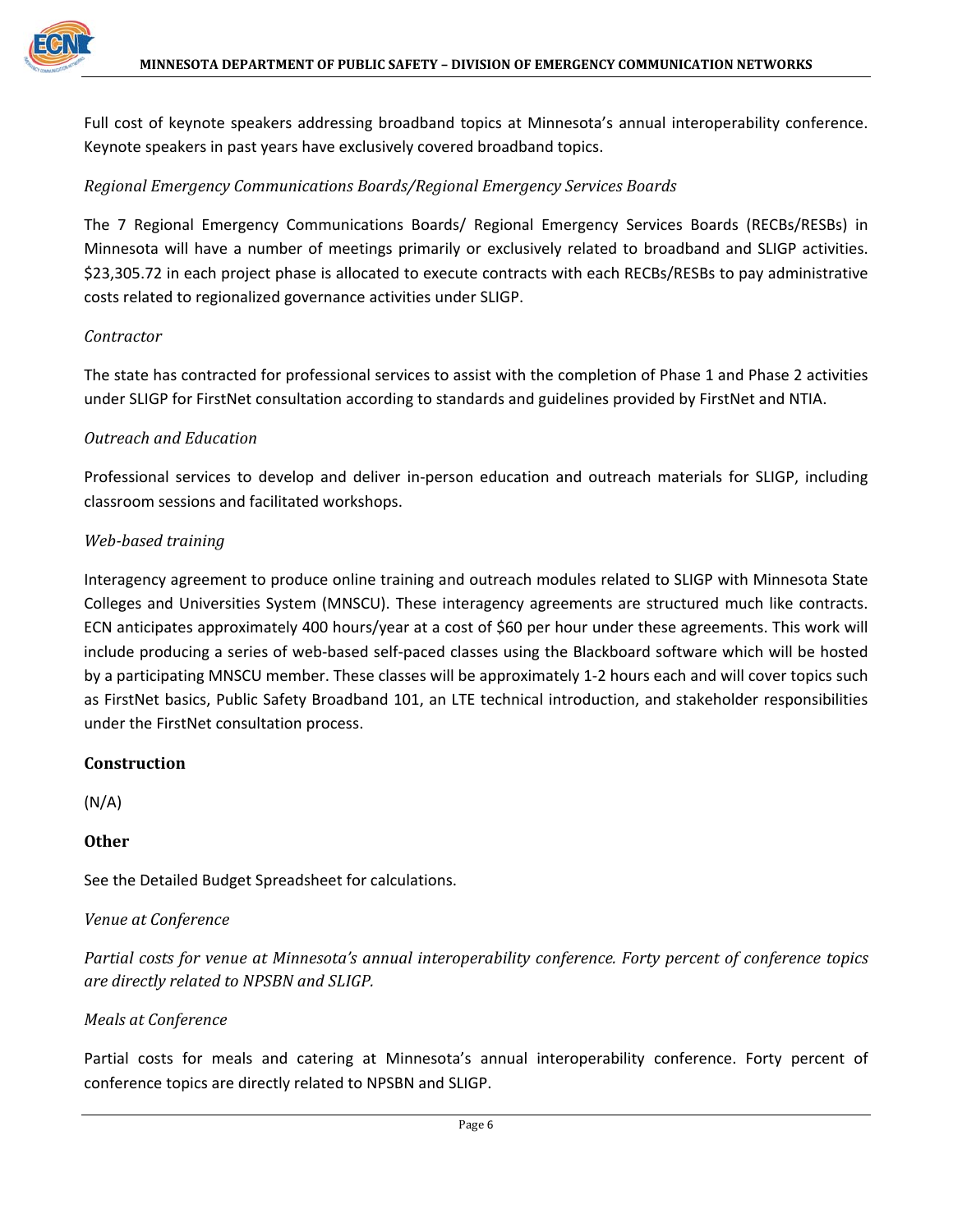

#### *Planning Meetings*

Cost of holding special planning meetings and workshops, such as a SCIP broadband workshop or SLIGP project meetings, to be reimbursed to participants.

#### *Printing Costs*

Costs related to printing informational materials like pamphlets, slick sheets, etc.

#### **Indirect Costs**

The State of Minnesota has an agreed upon charge to cover personnel cost for the administering of grants. That cost is 9% of the Payroll and Fringe benefit on a per year basis.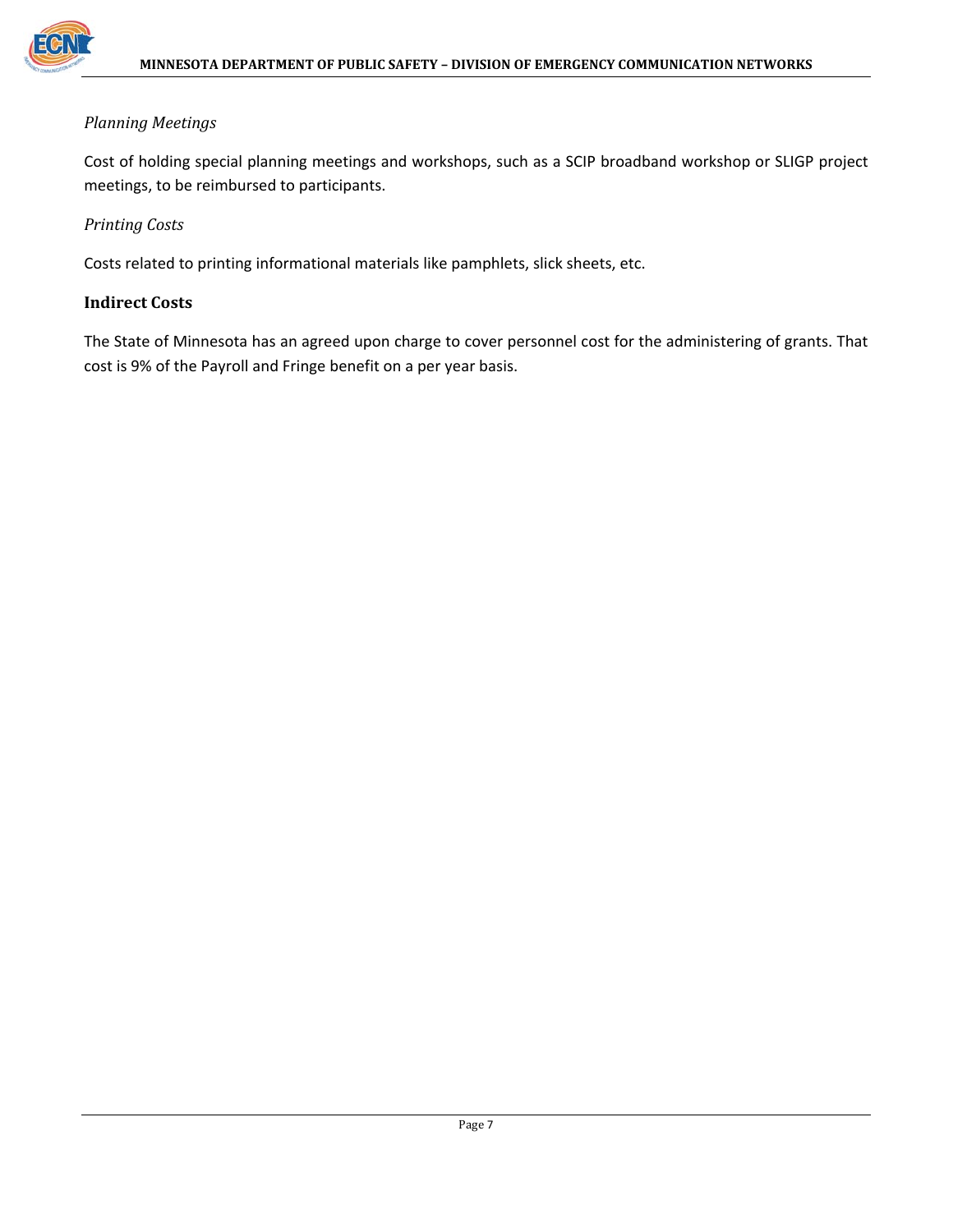

# **Attachments**

**Detailed Budget Justification Spreadsheet, revised for Phase 2**

**Standard Form 424A, Budget Information‐‐Non‐Construction Programs**

**Supplemental Application narrative**

**Budget Expenditure Spreadsheet**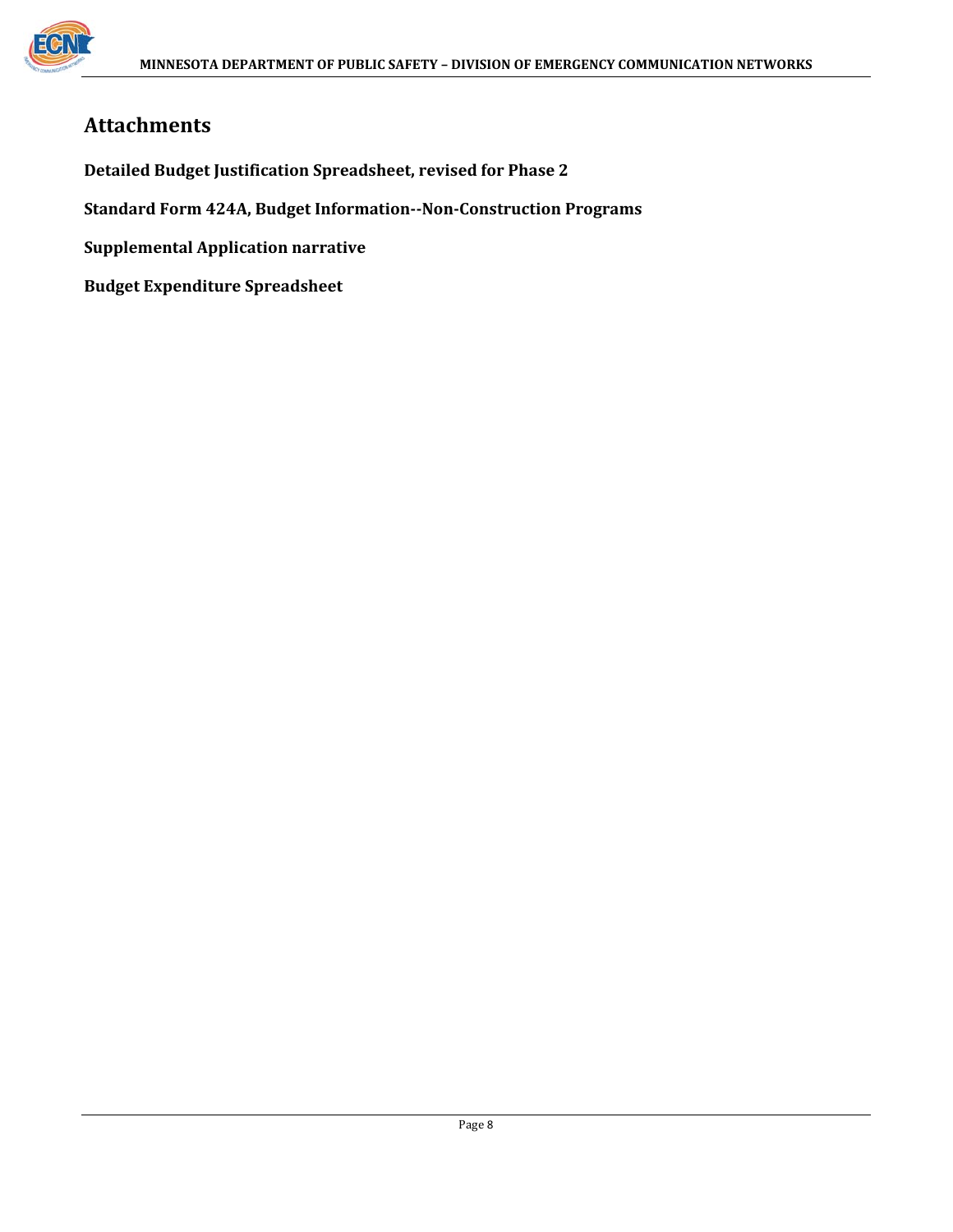#### **BUDGET INFORMATION - Non-Construction Programs** OMB Approval No. 0348-0044

|                                  |                                                  |                                    |              |            | <b>SECTION A - BUDGET SUMMARY</b>          |     |                       |               |             |               |              |
|----------------------------------|--------------------------------------------------|------------------------------------|--------------|------------|--------------------------------------------|-----|-----------------------|---------------|-------------|---------------|--------------|
| <b>Grant Program</b><br>Function | Catalog of Federal<br><b>Domestic Assistance</b> | <b>Estimated Unobligated Funds</b> |              |            |                                            |     | New or Revised Budget |               |             |               |              |
| or Activity                      | Number                                           |                                    | Federal      |            | Non-Federal                                |     | Federal               |               | Non-Federal |               | Total        |
| (a)                              | (b)                                              |                                    | (c)          |            | (d)                                        |     | (e)                   |               | (f)         |               | (g)          |
| 1. Leave Blank                   | Leave Blank                                      | \$                                 |              | Ŝ.         |                                            | \$  |                       | \$            |             | \$            | 0.00         |
| 2.                               |                                                  |                                    |              |            |                                            |     |                       |               |             |               | 0.00         |
| 3.                               |                                                  |                                    |              |            |                                            |     |                       |               |             |               | 0.00         |
| 4.                               |                                                  |                                    |              |            |                                            |     |                       |               |             |               | 0.00         |
| 5.<br><b>Totals</b>              |                                                  | $\boldsymbol{\mathsf{S}}$          | $0.00 ^{\$}$ |            | $0.00 ^{\$}$                               |     | 0.00                  | $\frac{1}{2}$ | 0.00        | $\sqrt{3}$    | 0.00         |
|                                  |                                                  |                                    |              |            | <b>SECTION B - BUDGET CATEGORIES</b>       |     |                       |               |             |               |              |
| 6. Object Class Categories       |                                                  |                                    |              |            | <b>GRANT PROGRAM, FUNCTION OR ACTIVITY</b> |     |                       |               |             |               | <b>Total</b> |
|                                  |                                                  | (1)                                | Federal      | (2)        | <b>State</b>                               | (3) |                       | (4)           |             |               | (5)          |
| a. Personnel                     |                                                  | \$                                 | 138,179.00   |            | 34,545.00                                  | \$  |                       | \$            |             | $\frac{1}{2}$ | 172,724.00   |
| b. Fringe Benefits               |                                                  |                                    | 38,689.00    |            | 9,672.00                                   |     |                       |               |             |               | 48,361.00    |
| c. Travel                        |                                                  |                                    | 34,400.00    |            | 8,600.00                                   |     |                       |               |             |               | 43,000.00    |
| d. Equipment                     |                                                  |                                    |              |            |                                            |     |                       |               |             |               | 0.00         |
| e. Supplies                      |                                                  |                                    | 16,000.00    |            | 4,000.00                                   |     |                       |               |             |               | 20,000.00    |
| f. Contractual                   |                                                  |                                    | 2,099,118.00 |            | 524,779.00                                 |     |                       |               |             |               | 2,623,897.00 |
| g. Construction                  |                                                  |                                    |              |            |                                            |     |                       |               |             |               | 0.00         |
| h. Other                         |                                                  |                                    | 50,540.00    |            | 12,635.00                                  |     |                       |               |             |               | 63,175.00    |
|                                  | i. Total Direct Charges (sum of 6a-6h)           |                                    | 2,376,926.00 |            | 594,231.00                                 |     | 0.00                  |               | 0.00        |               | 2,971,157.00 |
| j. Indirect Charges              |                                                  |                                    | 12,734.00    |            | 3,184.00                                   |     |                       |               |             |               | 15,918.00    |
| k. TOTALS (sum of 6i and 6j)     |                                                  | \$                                 | 2,389,660.00 | \$         | 597,415.00                                 | \$  | 0.00                  | \$            | 0.00        | \$            | 2,987,075.00 |
|                                  |                                                  |                                    |              |            |                                            |     |                       |               |             |               |              |
| 7. Program Income                |                                                  | $\boldsymbol{\theta}$              |              | $\sqrt{3}$ |                                            | \$  |                       | \$            |             | $\frac{1}{2}$ | 0.00         |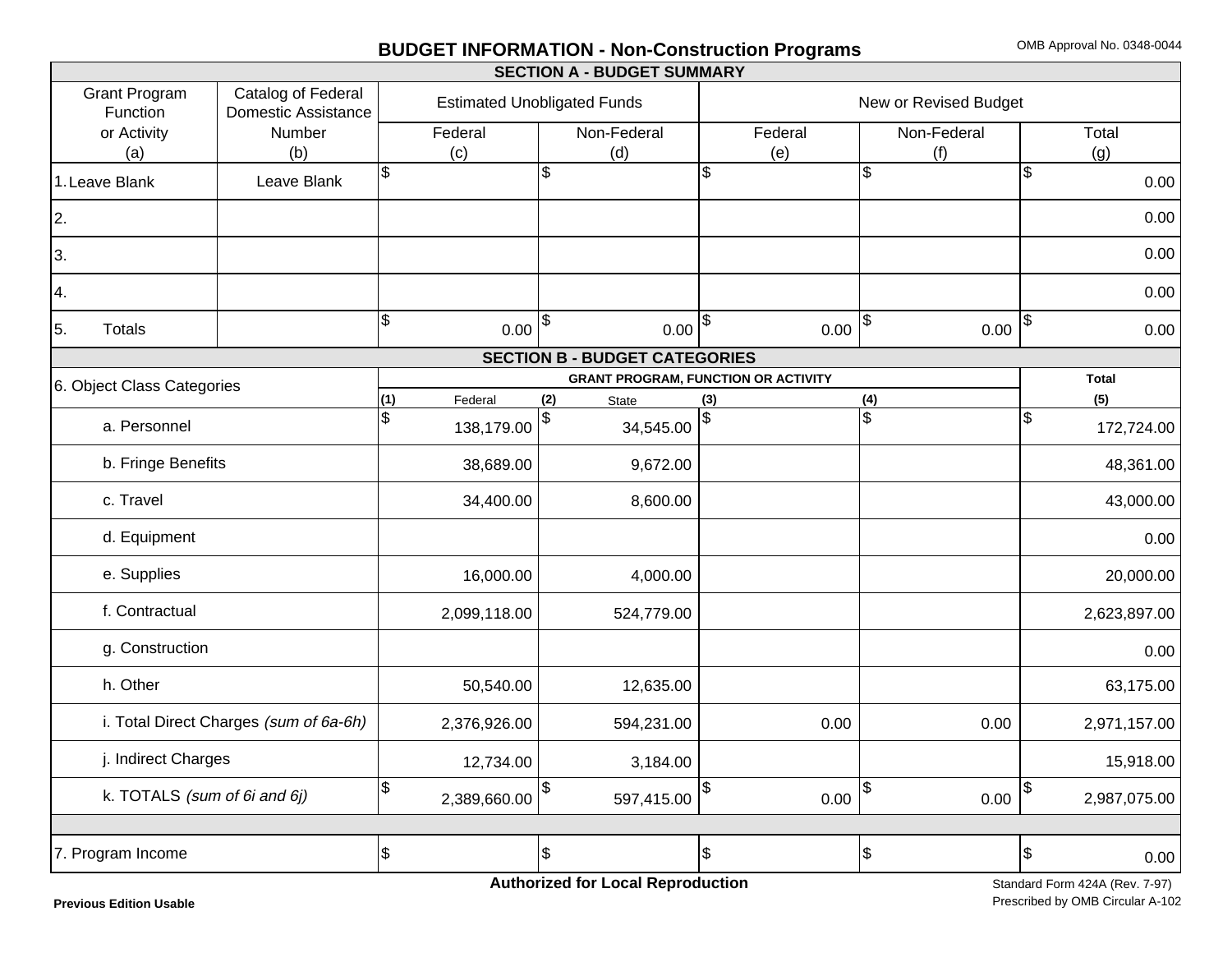|                                                                                 |                               |                           | <b>SECTION C - NON-FEDERAL RESOURCES</b> |                           |               |                                |  |                            |             |
|---------------------------------------------------------------------------------|-------------------------------|---------------------------|------------------------------------------|---------------------------|---------------|--------------------------------|--|----------------------------|-------------|
| (a) Grant Program                                                               |                               |                           | (b) Applicant                            |                           | (c) State     | (d) Other Sources              |  |                            | (e) TOTALS  |
| 8. SLIGP                                                                        |                               | $\boldsymbol{\mathsf{S}}$ |                                          | $\boldsymbol{\mathsf{S}}$ | 597,415.00 \$ |                                |  | $\mathfrak{S}$             | 597,415.00  |
| 9.                                                                              |                               |                           |                                          |                           |               |                                |  |                            | 0.00        |
| 10.                                                                             |                               |                           |                                          |                           |               |                                |  |                            | 0.00        |
| 11.                                                                             |                               |                           |                                          |                           |               |                                |  |                            | 0.00        |
| 12. TOTAL (sum of lines 8-11)                                                   |                               | $\boldsymbol{\mathsf{S}}$ | $0.00$ \$                                |                           | 597,415.00 \$ | 0.00                           |  | $\boldsymbol{\mathsf{\$}}$ | 597,415.00  |
|                                                                                 |                               |                           | <b>SECTION D - FORECASTED CASH NEEDS</b> |                           |               |                                |  |                            |             |
|                                                                                 | <b>Total for 1st Year</b>     |                           | 1st Quarter                              |                           | 2nd Quarter   | 3rd Quarter                    |  |                            | 4th Quarter |
| 13. Federal                                                                     | \$<br>$0.00$ \$               |                           |                                          | $\boldsymbol{\mathsf{S}}$ |               | \$                             |  | $\mathfrak{S}$             |             |
| 14. Non-Federal                                                                 | 0.00                          |                           |                                          |                           |               |                                |  |                            |             |
| 15. TOTAL (sum of lines 13 and 14)                                              | $$\mathfrak{S}$$<br>$0.00$ \$ |                           | $0.00$ \$                                |                           | $0.00$ \\$    | 0.00                           |  | $\sqrt{3}$                 | 0.00        |
| SECTION E - BUDGET ESTIMATES OF FEDERAL FUNDS NEEDED FOR BALANCE OF THE PROJECT |                               |                           |                                          |                           |               |                                |  |                            |             |
| (a) Grant Program                                                               |                               |                           |                                          |                           |               | FUTURE FUNDING PERIODS (Years) |  |                            |             |
|                                                                                 |                               |                           | (b) First                                |                           | (c) Second    | (d) Third                      |  |                            | (e) Fourth  |
| 16.SLIGP                                                                        |                               | $\boldsymbol{\theta}$     | 2,389,660.00 \$                          |                           |               | \$                             |  | \$                         |             |
| 17.                                                                             |                               |                           |                                          |                           |               |                                |  |                            |             |
| 18.                                                                             |                               |                           |                                          |                           |               |                                |  |                            |             |
| 19.                                                                             |                               |                           |                                          |                           |               |                                |  |                            |             |
| 20. TOTAL (sum of lines 16-19)                                                  |                               |                           | 2,389,660.00 \$                          |                           | $0.00$ \\$    | 0.00                           |  | $\sqrt{3}$                 | 0.00        |
| <b>SECTION F - OTHER BUDGET INFORMATION</b>                                     |                               |                           |                                          |                           |               |                                |  |                            |             |
| 21. Direct Charges:                                                             |                               |                           | 22. Indirect Charges:                    |                           |               |                                |  |                            |             |
| 23. Remarks:                                                                    |                               |                           |                                          |                           |               |                                |  |                            |             |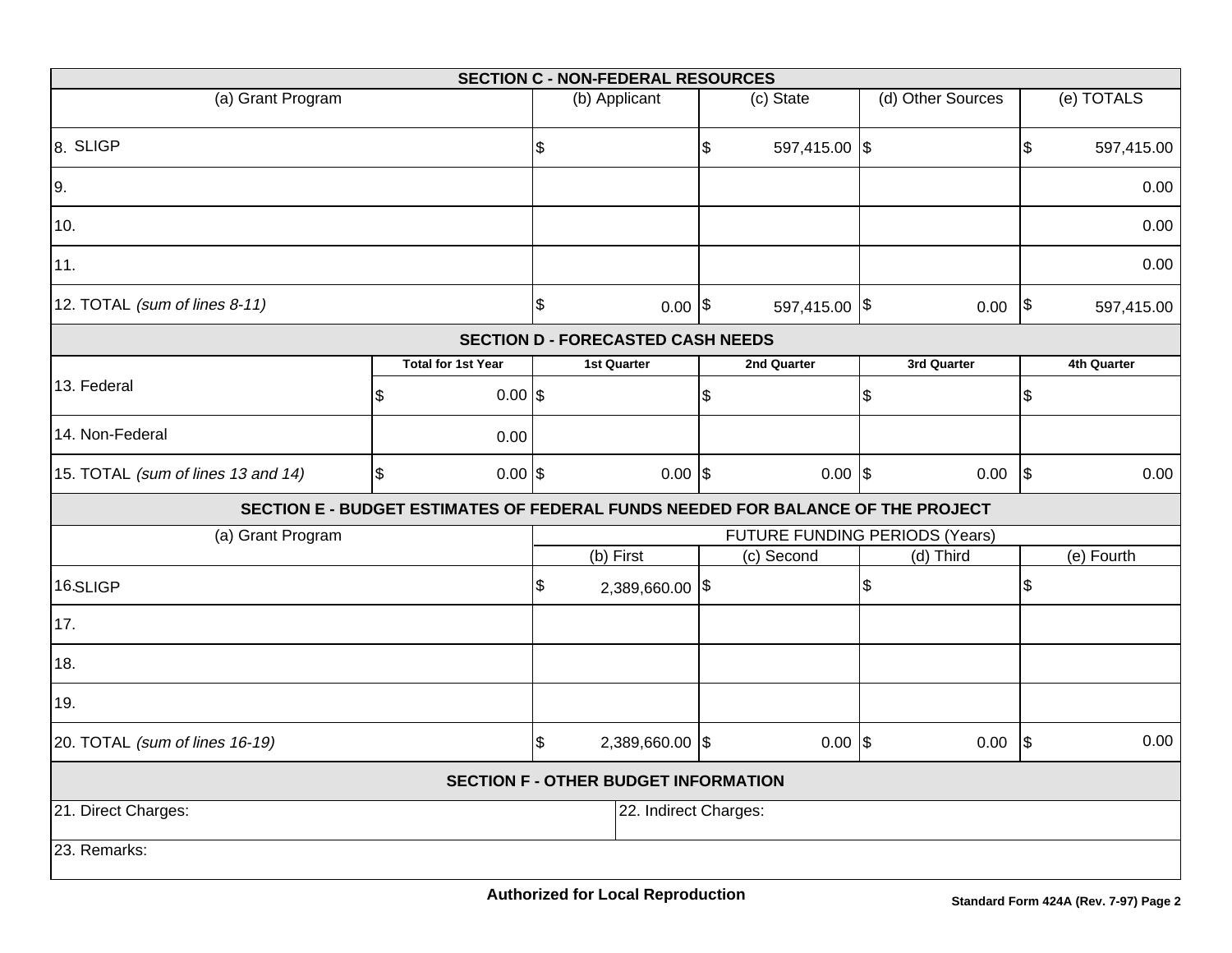

#### **State and Local Implementation Grant Program (SLIGP) Supplemental Application Narrative**

#### 14. Phase Two Funding

a. Describe the activities that you expect to undertake with the Phase 2 funding when it is made available to State, Territory or District:

ECN has revised its 2013 Minnesota Public Safety Broadband State and Local Grant Plan for collecting information and performing Phase 2 activities under SLIGP. The goal for the program is to collect the required and some optional information for FirstNet and its vendor to be able to build, operate and maintain a network in the State of Minnesota that:

1. Is highly adopted by public safety, and therefore, substantially benefits public safety in the state. As a result, the service must broadly meet the needs of the state's public safety users including its coverage, reliability, cost, and other requirements.

2. Is sustainable, and therefore, that the user fees and other sources of revenue for FirstNet are sufficient to sustain the network for the long term. This includes not only recovery of network user fees, but also "technology refresh", system upgrades, and other requirements of the public safety community in perpetuity.

3. Enhances interoperability. Simply providing a more reliable and robust network to carry state and local public safety is insufficient. The new network must enhance the sharing of information among the state's public safety community.

In carrying out this revised plan, the project team will leverage the work that has been completed to date within the Phase One collection activities.

ECN anticipates completing the following tasks for Phase Two that fall into the SLIGP defined allowable activities:

| Task                              | <b>Definition</b>                                                                      |
|-----------------------------------|----------------------------------------------------------------------------------------|
| Coverage                          | Identify desired coverage within the state/<br>Territory and proposed build-out phases |
| Users and their operational areas | Gather information on potential user base and<br>their operational areas.              |





Prepared by the Minnesota Department of Public Safety **Division of Emergency Communication Networks**